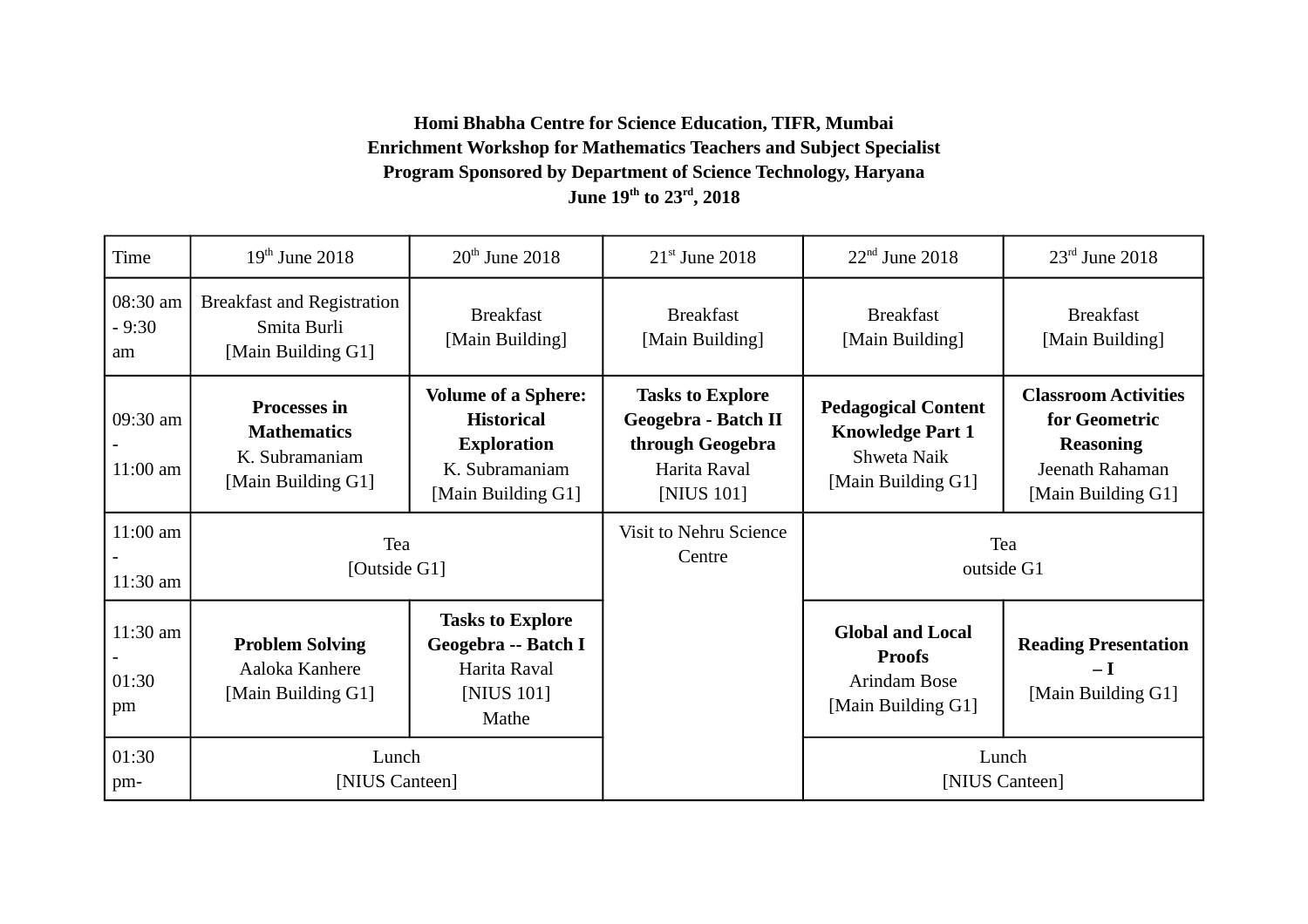| 02:30<br>pm                 |                                                                                                                |                                                                                                                                                                            |                                                                                                                          |                                                                             |
|-----------------------------|----------------------------------------------------------------------------------------------------------------|----------------------------------------------------------------------------------------------------------------------------------------------------------------------------|--------------------------------------------------------------------------------------------------------------------------|-----------------------------------------------------------------------------|
| 02:30<br>pm-<br>04:00<br>pm | <b>Algorithm Development</b><br>by Playing Games and<br><b>Puzzles</b><br>Rossi D'Souza<br>[Main Building G1]  | Students'<br><b>Misconceptions in</b><br><b>Vectors</b><br>Durga Prasad<br>[Main Building G1]                                                                              | <b>Models of Learning</b><br>and Classroom<br><b>Interaction</b><br>Sunil Bajaj<br>[Main Building G1]                    | <b>Reading Presentation</b><br>$-$ II<br>[Main Building G1]                 |
| 04:00<br>pm-<br>04:30<br>pm | Tea<br>[Outside G1]                                                                                            |                                                                                                                                                                            | Tea<br>[Outside G1]                                                                                                      |                                                                             |
| 04:30<br>pm-<br>06:00<br>pm | <b>ICT</b> in Teacher<br><b>Education</b><br>Ruchi Kumar<br>[Main Building G1]                                 | Geometric<br><b>Constructions</b><br>Aaloka Kanhere<br>[Main Building G1]                                                                                                  | <b>Pedagogical Content</b><br><b>Knowledge Part II</b><br>Shweta Naik<br>[Main Building G1]                              | <b>Conclusion, Certificate</b><br><b>Distribution</b><br>[Main Building G1] |
| 06:00<br>pm-<br>$6:30$ pm   | <b>Distribution of Readings,</b><br><b>Feedback Session</b><br>Sunil, Shweta and Gayatri<br>[Main Building G1] | <b>Distribution of</b><br><b>Classroom</b><br><b>Interaction</b><br><b>Assignment and</b><br><b>Feedback Session</b><br>Sunil, Shweta and<br>Gayatri<br>[Main Building G1] | <b>Reading Presentation</b><br><b>Outline, Feedback</b><br>session<br>Sunil, Shweta and<br>Gayatri<br>[Main Building G1] |                                                                             |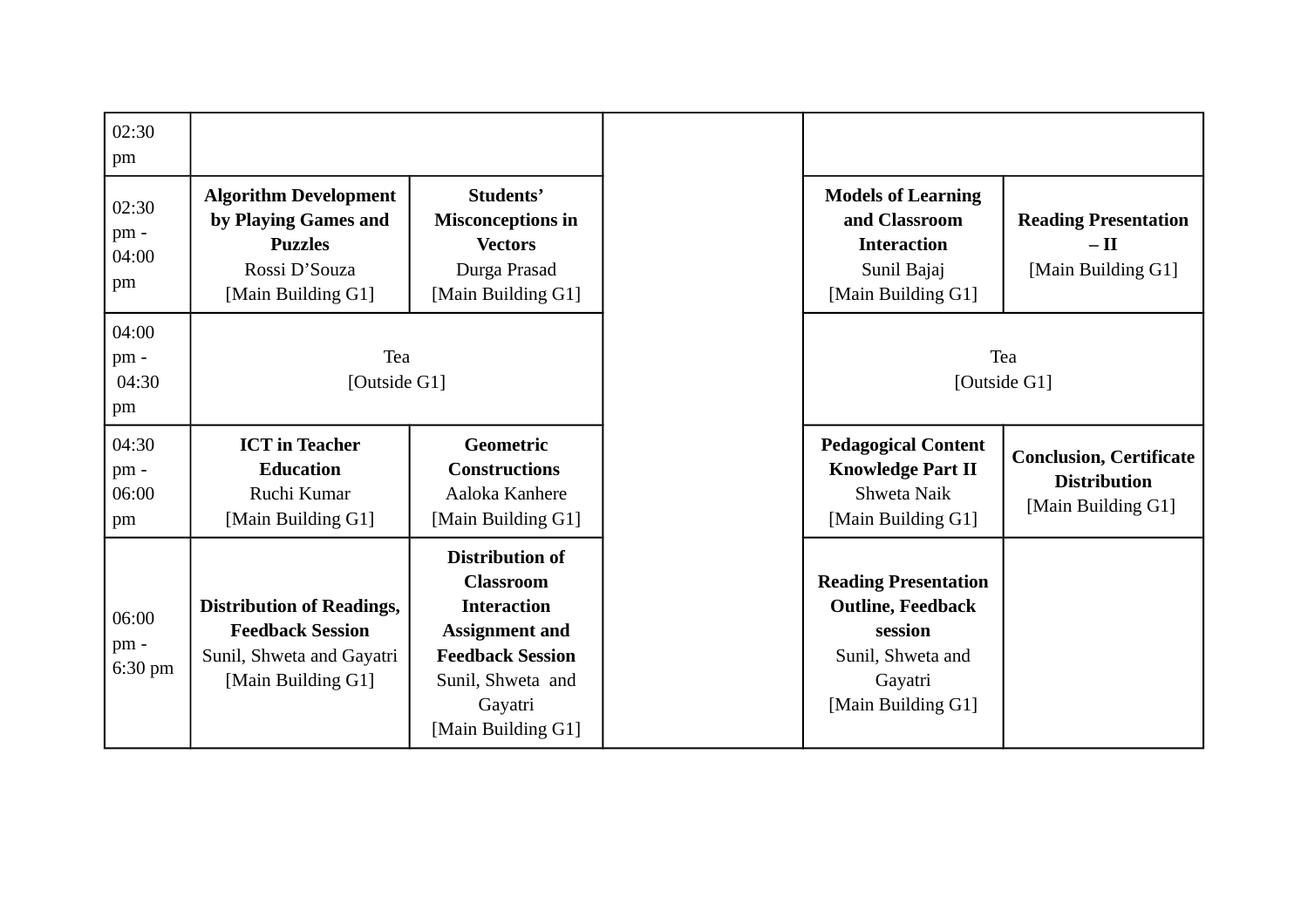Session Descriptions:

**Problem Solving -- Aaloka Kanhere**: In this session we will solve some problems relating to numbers and try to get motivated towards understanding the basics of modulo theory.

**Geometric Constructions -- Aaloka Kanhere** : Geometric Constructions are very crucial part of the geometric curriculum. But in our curricula, geometric constructions are looked at as ready-made recipes. In this session we will work on finding mathematical justifications of the classical geometric constructions and work towards some new constructions.

**Pedagogical Content Knowledge -- Shweta**: Few examples from secondary schooling will be discussed to illustrate what kind of knowledge for teaching is useful, and how do we learn to notice that within practice of teaching.

**Global and Local proofs -- Arindam**: Based on Lakatos's idea of local and global proofs, few examples from students' work will be discussed to understand what makes something a proof in mathematics.

 **Models of learning -- Sunil Bajaj**-with examples as introduction of Euclid's Division lemma , coordinate geometry, area etc. moving known to unknown and then generalisation of facts.

Also on 3D Geometry by physical model , integral calculus and differential calculus in daily life or upper primary fractions and integers or any as desired by participants

**Using tasks to explore Geogebra -- Harita** -- In this session we will try to explore Geogebra through some tasks. Some of the tasks are constructing rhombus, finding the sum of angles of a triangles and quadrilaterals. The session aims at preparing the participants in developing a comfort with Geogebra.

**Geometric constructions through Geogebra** -- **Harita** -- This session is an extension of both my Geogebra session and Aaloka's Geometric Constructions session. In this session the participants will actually construct the geometric constructions they had found in Aaloka's session using the understanding of Geogebra they have developed in the earlier Geogebra session.